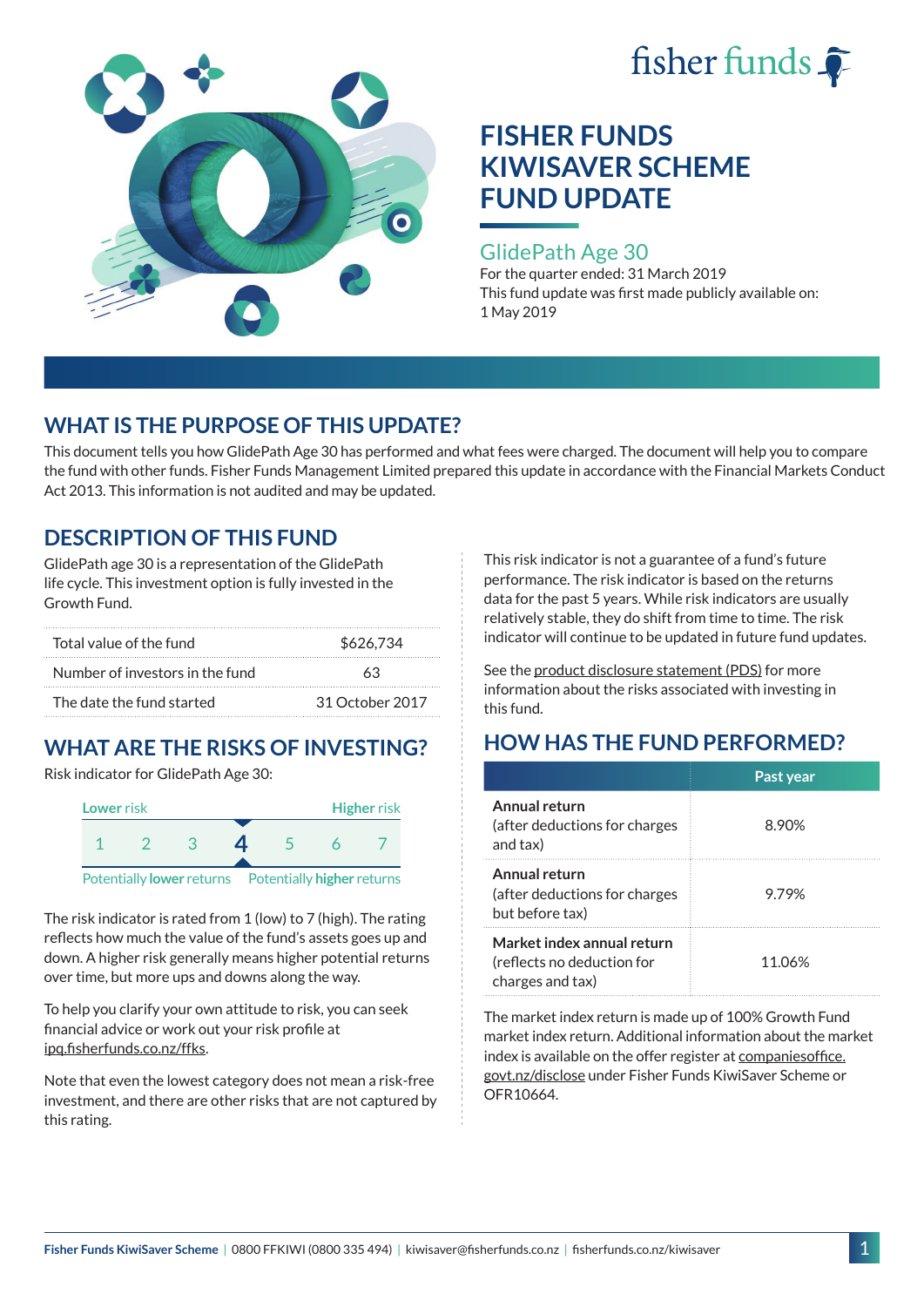## **ANNUAL RETURN GRAPH**



This shows the return after fund charges and tax for each year ending 31 March since the fund started. The last bar shows the average annual return since the fund started, up to 31 March 2019.

**Important:** This does not tell you how the fund will perform in the future.

Returns in this update are after tax at the highest prescribed investor rate (PIR) of tax for an individual New Zealand resident. Your tax may be lower. The market index return reflects no deduction for charges and tax.

#### **WHAT FEES ARE INVESTORS CHARGED?**

Investors in GlidePath Age 30 are charged fund charges that include GST. In the year to 31 March 2018 these were:

|                                                       | % of net asset value   |
|-------------------------------------------------------|------------------------|
| <b>Total fund charges</b>                             | 1.47%                  |
| Which are made up of:                                 |                        |
| <b>Total management and</b><br>administration charges | 1.47%                  |
| Including:                                            |                        |
| Manager's basic fee                                   | 0.95%                  |
| Other management and<br>administration charges        | 0.13%                  |
| Total performance-based fees <sup>1</sup>             | 0.39%                  |
| Other charges:                                        | \$ amount per investor |
| Annual membership fee                                 | ዬ'⊰ራ                   |

Small differences in fees and charges can have a big impact on your investment over the long term.

#### **EXAMPLE OF HOW THIS APPLIES TO AN INVESTOR**

Sarah had \$10,000 in the fund at the start of the year and did not make any further contributions. At the end of the year, Sarah received a return after fund charges were deducted of \$890 (that is 8.90% of her initial \$10,000). Sarah also paid \$36 in other charges. This gives Sarah a total return after tax of \$854 for the period.

### **WHAT DOES THE FUND INVEST IN? Actual investment mix**

This shows the types of assets that the fund invests in.



#### **Target investment mix**

This shows the mix of assets that the fund generally intends to invest in.